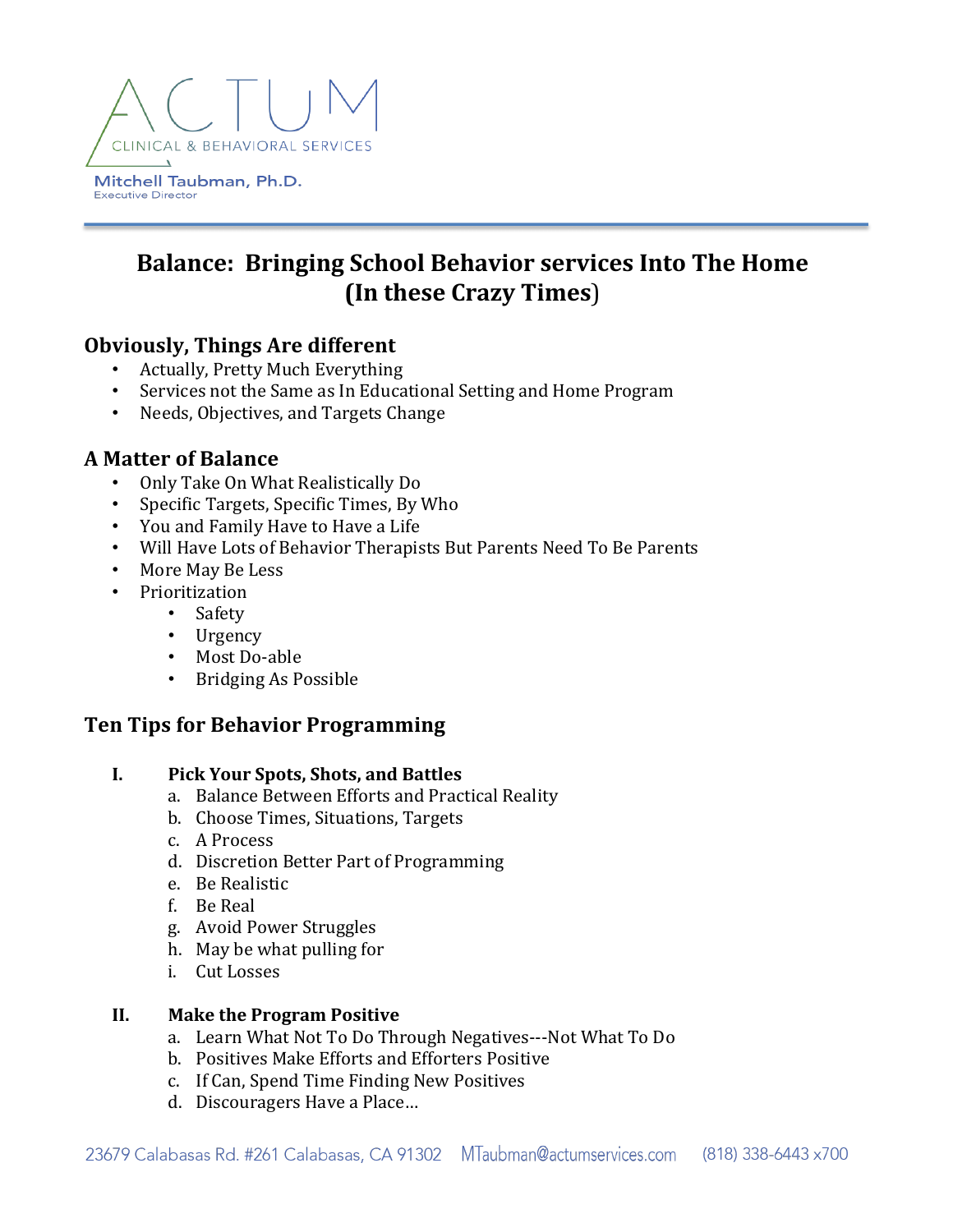# **III.** Catch 'em Being Guh

a. And Go, Goo, Good and Great.

# **IV. Minimal Attention/**

# **Minimal Reaction to Problem Behavior**

- a. Keep Cool Head
- b. Try Not To Take or Make Personal
- c. Child Often Knows Was Inappropriate
- d. Harsh Tone and Volume etc. Often Not Discouraging
- e. May Be Pushing for the Reaction
- f. Any Program is a Process—This is Not the Last Stand
- g. Experiencing the Program

#### **V. Be Creative**

- a. Every Child is Different, Every Day is Different
- b. Novelty is a Hit
- c. Variety is the Spice.....
- d. Listen to What They are Telling You

# **VI. Try To Figure Out Why**

- a. Behavior Has A Purpose
- b. Common Purposes
- c. Attention/Affiliation/Provocation
- d. Escape/Avoidance
- e. Communication
- f. Power/Control
- g. Frustration/Emotion Release
- h. Payback
- i. Access

#### **VII. Try To Help Alternative Grow**

- a. More There are Replacements and Alternatives, The More Problems Reduce
- b. Not All About What Happens at the Time—Mostly About What Happens Between Times
- c. Teach, Teach, Teach
- d. Break Things Down--Begin Where the Child Is—Find Success Starting Point
- e. Ralph's Parking Lot
- f. Teach So They Learn (ABC and/or Modeling-Practice- Feedback)
- g. Build Things Up
- h. Support New Learning

#### **VIII. Be Flexible**

- a. Even Best Program Will Need Adjustments
- b. Expect To Be Outwitted
- c. Give Exceptionally For the Exceptional
- d. Take Mitigating Factors Into Consideration